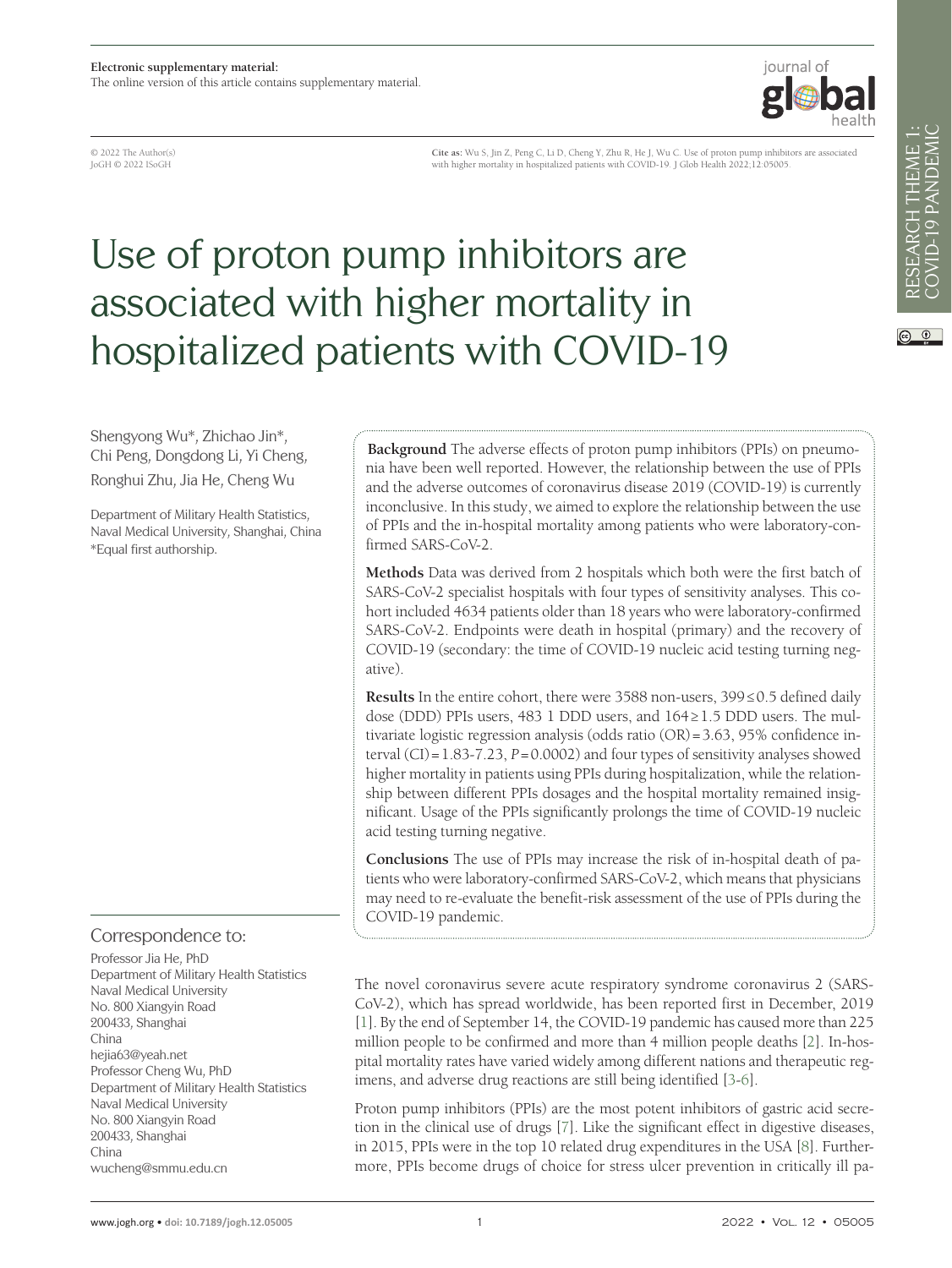tients [[9\]](#page-6-6). However, in 2014 an observational study of 35312 patients initiated by Allen et al. [[10\]](#page-6-7) reported that PPIs were associated with a higher risk of gastrointestinal tract hemorrhage (odds ratio (OR)=2.24, 95% confidence interval (CI)=1.81-2.76), pneumonia (OR=1.20, 95% CI=1.03-1.41), and Clostridium difficile infection (OR=1.29, 95% CI=1.04-1.64) than histamine-2 receptor antagonists. Moreover, a survey raised by Sameer et al. [[11](#page-6-8)], who invited 799 internists in the USA, shows that 70% of the respondents were somewhat/ very concerned about PPIs adverse effects (AEs).

As a novel severe infectious disease, COVID-19 pandemic was suggested that 5%-20% of patients develop a critical illness characterized primarily by acute respiratory distress syndrome [[12](#page-6-9)[-15](#page-6-10)], which implies that the prevention of stress ulcers is a question which doctors must face. As the first batch of COVID-19 pandemic specialist hospitals, Huo Shen Shan Hospital and Guang Gu District of the Maternal and Child Health Hospital of Hubei Province, Wuhan, China, collected previous first-hand data of the patients and effectiveness of drug treatment. Here, we characterize PPIs` usage, epidemiology, clinical course, and risk factors for in-hospital mortality among a cohort of adults with COVID-19 admitted to that hospital as mentioned above during the four months of the city's outbreak.

# **METHODS**

#### Data source

Data were obtained from the de-identified patient database of Huo Shen Shan Hospital and Guang Gu District of the Maternal and Child Health Hospital of Hubei Province, Wuhan, China. This database provided data of all individuals diagnosed with laboratory-confirmed COVID-19 pandemic and admitted by the hospital as mentioned above (n=4804). The China Government provided free medical care for all patients with COVID-19 during the pandemic. Therefore, the acquired information including personal information, medication administration records, nursing records, laboratory results, admitting diagnosis, and discharge diagnosis. All records we use for this research were anonymized to ensure confidentiality.

<span id="page-1-0"></span>

## Ethical considerations

This study was conducted by the amended Declaration of Helsinki. Ethical approval was granted by the Ethical Committee of Huo Shen Shan Hospital (HSSLL030) and Naval Medical University. Due to the emergency and risk of contagion, written informed consent was not required.

## Study population

The date of each patient admitted to the hospital was defined as the entry date of the cohort. Among the total of 4 804 patients who confirmed COVID-19, patients were excluded if they were younger than 18 years old  $(n=17)$  or they just had a stat order of PPIs  $(n=153)$ . The final sample which confirmed COVID-19 comprised 4 634 individuals, of whom 399 have a standing order of ≤0.5 defined daily dose (DDD) PPIs, 483 have a standing order of ≤1 defined daily dose (DDD) PPIs, and 164 have a standing order of ≥1.5 defined daily dose (DDD) PPIs. (**[Figure](#page-1-0) 1**).

The laboratory confirmation of SARS-CoV-2 infection was defined as twice positive result consecutively of real-time reverse transcriptase PCR assay of nasal and pharyngeal swabs, which will take the third test if the second test is negative. The patient's medical insurance types were taken from the home page of the medical records. The breathing rate, admission **Figure 1.** Flow diagram of target population. The state of the state of temperature, admission systolic blood pressure, ad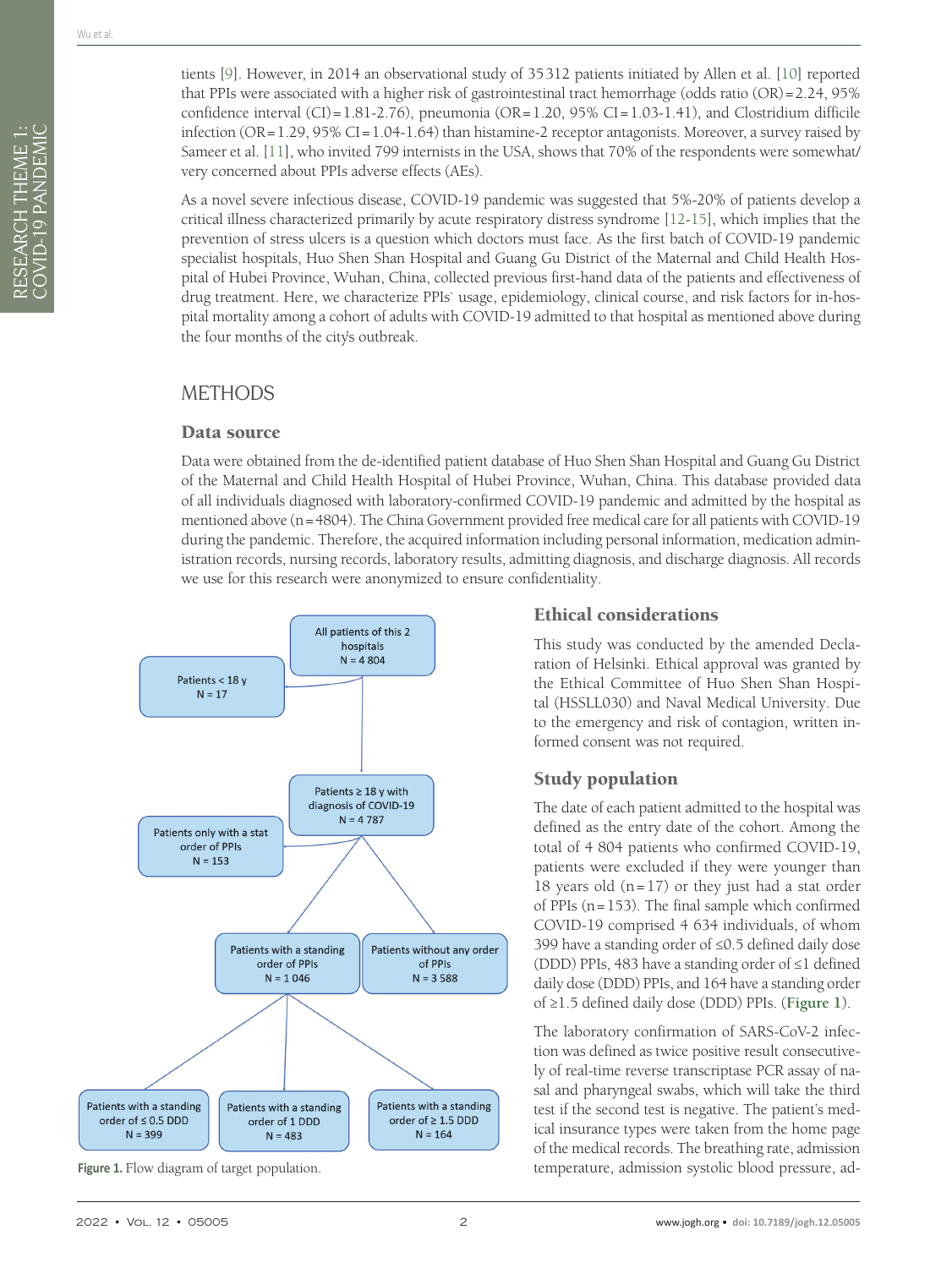mission diastolic blood pressure, and pulse rate were collected from the nursing records. The laboratory test results, past medical history, diagnosis, and medication use were all confirmed by medical records systems.

#### Exposure

We identified all PPIs (omeprazole, rabeprazole, lansoprazole) prescribed by standing order during hospitalization. Defined daily dose (DDD) was used as the unit for measuring a prescribed amount of drug. Based on the ratio of the actual daily dose of the patient to the DDD, the following three groups of patients were distinguished for dosing: ≤0.5 DDD, 1 DDD, and ≥1.5 DDD. Non-users were defined as patients who had never received stat order or standing order of PPIs during hospitalization.

#### **Outcomes**

The primary outcome was in-hospital mortality, with additional secondary outcome of the time of COVID-19 nucleic acid testing turning negative which was tested daily.

## Missing variables

Values were missing for <5% of individuals for most variables; however, type of medical insurance and serum globulin were missing for 10.53% and 14.78% of patients (Table S1 in the **Online [Supplementary](#page-5-0) Docu[ment](#page-5-0)**), respectively. Missing data were imputed with medians or dominant category depending on whether they were continuous or categorical information [[16](#page-6-11)[,17\]](#page-6-12).

# Statistical analysis

Univariate analysis of the comparisons between two groups was determined by Student's *t* test or Mann-Whitney U test for normal distributed or non-normal distributed continuous variables, and Pearson Chi-Square test or Mann-Whitney U test for unordered categorical variable or ordinal categorical variable. We constructed a univariate logistic model for preliminary screening first. Then the variables from the univariate logistic regression that had a *P*-value less than 0.15 were used to constructed multivariate logistic regression analysis (Model 1) to identification of independent risk factors (stepwise, sls=0.10, sle=0.05).

Patient variables included in the analysis were age, sex, type of medical insurance, severity of illness, admission temperature, admission systolic blood pressure, admission diastolic blood pressure, pulse rate, peripheral red blood cell count, peripheral white blood cell count, absolute mononuclear leukocyte count, absolute neutrophil count, absolute lymphocyte count, absolute thrombocyte count, glutamic-pyruvic transaminase, glutamic-oxalacetic transaminase, serum creatinine, serum albumin, serum globulin, total bilirubin (TBil), alkaline phosphatase, admission oxyhemoglobin saturation, hypertension, diabetes, malignant tumor, stroke history, chronic obstructive pulmonary disease (COPD), coronary heart disease history, digestive system disease, antiviral treatment, antibiotic therapy, antifungal therapy, immunotherapy, hormonotherapy and transfer to intensive care unit (ICU) (Table S2 in the **Online [Supplementary](#page-5-0) Document**). Due to the small proportion of patients with some indicators above or below the range of normal values, normal or abnormal is used as an evaluation indicator.

Survival curve of COVID-19 nucleic acid testing turning negative time between the two groups using PPIs and without PPIs was estimated with the Kaplan-Meier method and compared by log-rank test in the cohort matching by propensity score matching (PSM). Univariate Cox regression analyses were carried out to estimate the hazard ratio (HR) and 95% confidence interval (CI).

All tests were two-tailed, and *P*<0.05 was considered significant unless otherwise specified. Statistical analysis was performed using SAS version 9.4 (SAS Institute Inc) and R version 4.0.4 (R Foundation for Statistical Computing, Vienna, Austria).

# Sensitivity analysis

Four sensitivity analyses were performed to assess the robustness of our findings. One multivariate logistic regression analysis was constructed using the same variables as model 2, replacing the use of PPIs or not with different doses of PPIs, in order to reduce the effects of PPIs doses.

For the sake of decreasing the effects of confounding and likelihood of selection bias, we performed secondary analyses using propensity score matching (Model 3) and propensity score weighting (Model 4). The propensity score was performed using a logistic regression model with adjustment for the same covariables as model 1 (Table S3 in the **Online [Supplementary](#page-5-0) Document**).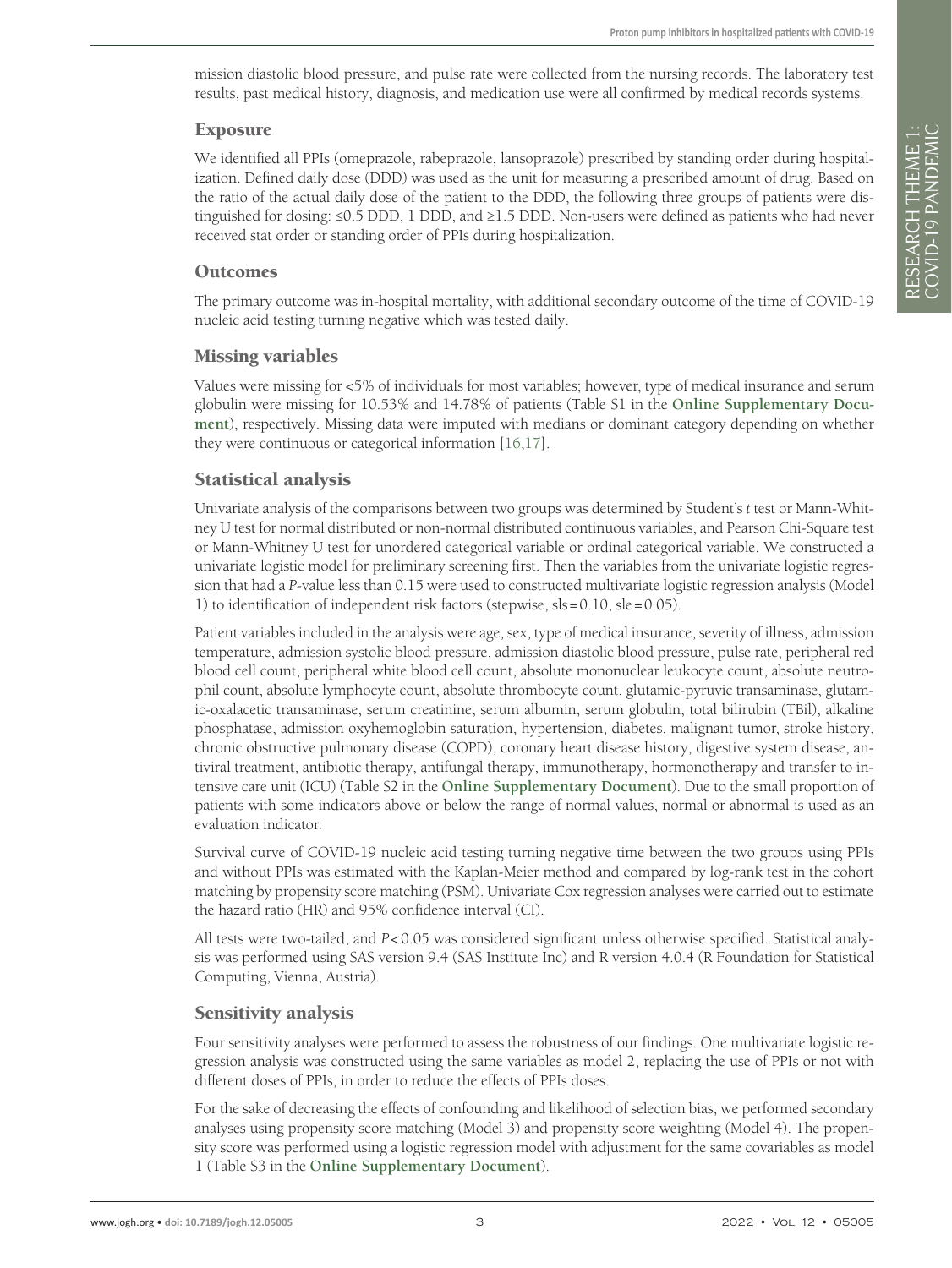Propensity score matching (PSM) was performed using the 'greedy nearest-neighbor' algorithm and calculated the predicted probability of users of PPIs vs non-users among all patients who were confirmed of SARS-CoV-2 infection with 1:2 matching with a caliper distance of less than 0.05. Moreover, propensity score weighting (PSW) was performed by the way of average treatment effect for the treated (ATT). After weighting based on the IPTW method, all covariables are also included in the multi-variates model. Adequacy matching and weighting for no significant imbalance of each baseline covariate were assessed by standardized mean differences (SMDs) [\[18\]](#page-6-13).

One multivariate logistic model (Model 5) was still constructed using the data without imputing the missing data as one way of sensitivity analysis.

## Patient and public involvement

As most patients are in critical condition, no patients were involved in designing or conducting the research. Furthermore, due to the sudden outbreak of the epidemic, no patients were asked to provide advice on analysis or dispose of the results. There are no plans to involve patients or the relevant patient community in the dissemination of study findings at present.

# RESULTS

## Descriptive overview

Among the total of 4634 patients who were confirmed COVID-19, we identified 3588 without the use of PPIs, 399≤0.5 defined daily dose (DDD) PPIs users, 483 1 DDD PPIs users, and 164 ≥1.5 DDD PPIs users administration in the whole unmatched cohort. The baseline characteristics of the entire cohort and two groups of individuals are showed in Table S2 in the **Online [Supplementary](#page-5-0) Document,** 2478 (53.47%) of the individuals were aged between 41 and 65 years in the entire cohort, and 2222 (47.95%) were males. Individuals using PPIs were likely to be older, with high rates of relevant medical history and abnormal laboratory findings (Table S2 in the **Online [Supplementary](#page-5-0) Document**).

# In-hospital mortality risks for the use of PPIs in hospitalized patients

Overall, in-hospital mortality was 1.99%. There was significantly higher mortality (Table S2 in the **[Online](#page-5-0) [Supplementary](#page-5-0) Document**) in patients using PPIs during hospitalization compared with patients without use of PPIs (6.97% (73/1047) vs 0.53% (19/3604), *P*<0.0001), and the use of PPIs was associated with an increased risk of death in multivariate logistic analysis (Table S3 in the **Online [Supplementary](#page-5-0) Docu[ment](#page-5-0)**, OR=3.63, 95% CI=1.83-7.23, *P*=0.0002).

In the sensitivity analysis, model 2 (Table S3 in the **Online [Supplementary](#page-5-0) Document**) shows that the risk of mortality was significant in all 3 doses of PPIs, ≤0.5 DDD (OR=2.97, 95% CI=1.18-7.51, *P*=0.0214), 1 DDD (OR=3.59, 95% CI=1.70-7.59, *P*=0.0008), and ≥1.5 DDD (OR=4.95, 95% CI=1.96-12.47, *P*=0.0007). However, there were no statistically significant differences in the mortality rates found between the three groups of different PPIs dosage.

In these cohorts, individuals without the use of PPIs  $(n=3604)$  and those with use of PPIs  $(n=1047)$  were matched equally in our propensity score matched cohorts (Table S4 in the **Online [Supplementary](#page-5-0) Doc[ument](#page-5-0)**) and 780 pairs were matched. No significant imbalances in the demographics and clinical characteristics were observed when evaluated using SMD within groups in the propensity matched and weighted cohorts (Table S4, Figure S1 and Figure S2 in the **Online [Supplementary](#page-5-0) Document**; all SMD<0.10). Moreover, in the propensity score matched cohorts (Table S3 in the **Online [Supplementary](#page-5-0) Document**, Model 3), there was significantly higher mortality in individuals using PPIs during hospitalization (OR=2.95, 95%=CI 1.57-5.52, *P*=0.0008). As for the propensity score weighted cohorts (Table S3 in the **[Online](#page-5-0) Sup[plementary](#page-5-0) Document**, Model 4) which we used a double robust method to reduce bias, multivariate logistic analysis corroborates these results above (OR=2.97, 95% CI=1.63-5.42 *P*=0.0004). The multivariate analysis of the data without missing data imputing (Table S5 in the **Online [Supplementary](#page-5-0) Document,** Model 5) obtained the same result (OR=6.35. 95% CI=2.61-15.43, *P*<0.0001) as above (Table S5 in the **Online [Supplementary](#page-5-0) Document**).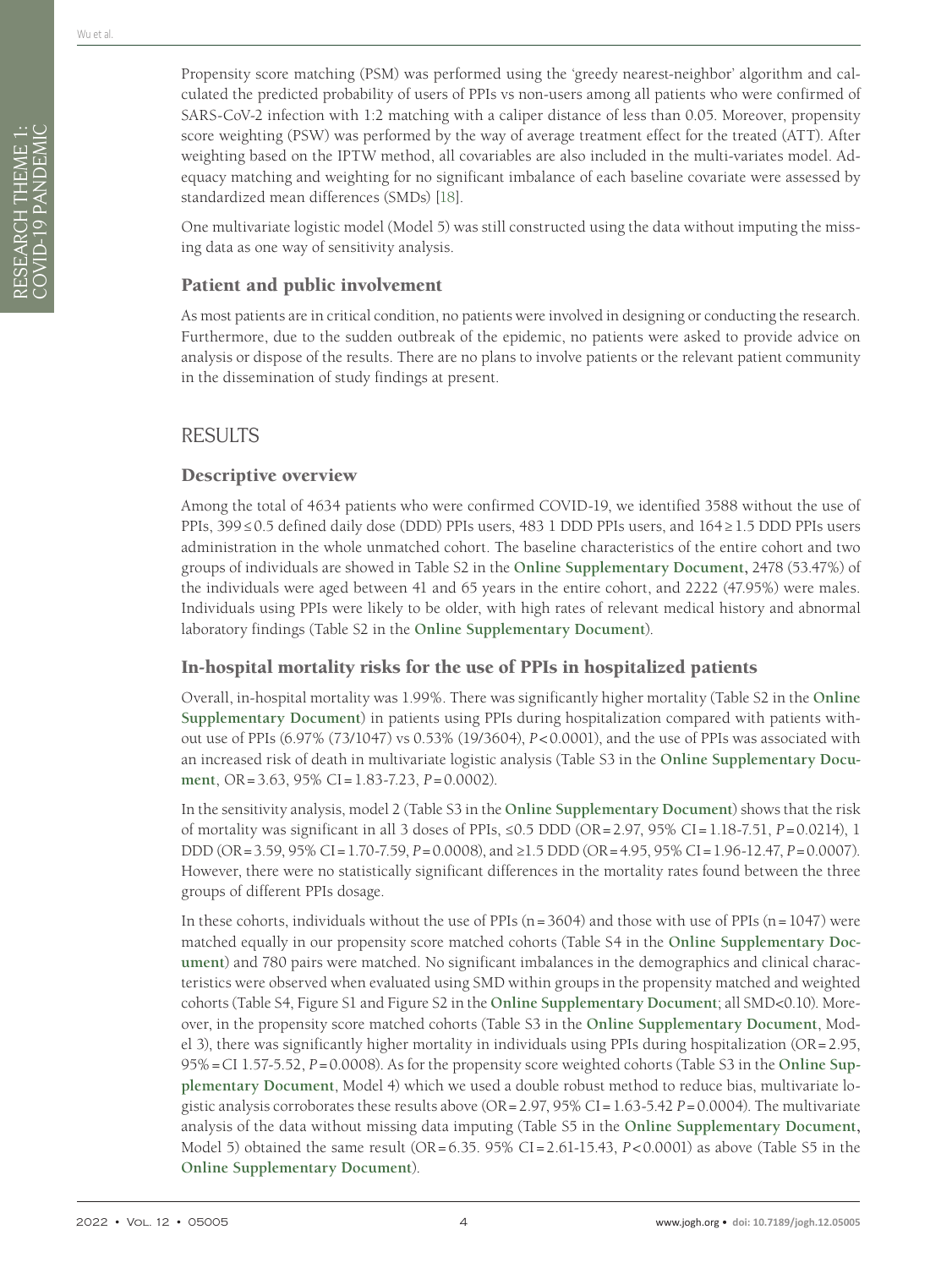<span id="page-4-0"></span>

**Figure 2.** Kaplan-Meier estimates of the COVID-19 nucleic acid testing turning negative event.

#### The time of COVID-19 nucleic acid testing turning negative risks for the use of PPIs in hospitalized patients

The median time of the COVID-19 nucleic acid testing turning negative of all the patients was 38 days (interquartile range = 26-47). In the PSM cohort, the COVID-19 nucleic acid testing turning negative time (**[Figure](#page-4-0) 2**) of patients using PPIs was significantly longer than those without using PPIs (38 vs 37 days, log-rank *P* = 0.0311) and the HR were  $0.91$  (95% CI = 0.84-0.99).

# DISCUSSION

In this study, we investigated whether the use of PPIs increased the risk of in-hospital mortality among 4 634 patients who were confirmed COVID-19, as well as whether there were longer the time of COVID-19 nucleic acid testing turning negative among all indi-

viduals. After the adjustment for covariates and four types of sensitivity analyses, we found that the use of PPIs during hospitalization may increases the risk of in-hospital mortality and longer the time of COVID-19 nucleic acid testing turning negative; however, there were no statistically significant differences in the mortality rates between the two groups of different PPIs dosages.

## Results explanation

Previous studies have confirmed that one of the target cells for infection of the SARS-CoV-2 were respiratory epithelial cells [[19\]](#page-6-14). In multiple studies, the ACE 2 of type 2 alveolar epithelial cells, which are also expressed in intestinal cells, have been highlighted that may serve as a receptor for serve acute respiratory syndrome coronavirus 1 [\[19](#page-6-14)-[22\]](#page-6-15), which means the gastrointestinal tract may serve as one of the entries [\[23](#page-6-16)]. The severe clinical outcomes due to cytokine storm may be causing by the higher viral entry to cells because of the higher expression of ACE-2 [\[24](#page-6-17),[25\]](#page-7-0).

Due to the high-level expression of ACE-2 caused by the use of PPIs, [26] patients who use PPIs during hospitalization may suffer high viral loads, which may in turn cause lethal outcomes. Meanwhile, even in the respiratory tract-related illnesses, individuals with the increase of gastric alkalinity caused by PPIs maybe lead to a higher susceptibility for more virus colonization in the stomach, which may lead to the same result of high mortality, too [[27](#page-7-1)]. Monteleone et al. confirmed that patients undergoing anti-cytokine therapy, which may have a protective effect against the cytokine storm, might reduce the risk of severe clinical outcomes of COVID-19 [\[28](#page-7-2)]. In this respect, the enhancement to cytokine storm of the patients using PPIs may contribute to poor outcomes of COVID-19. In the research conducted by Zhou et al. about the Middle East respiratory syndrome coronavirus (MERS-CoV), the mice with PPIs treated suffer lethal outcomes, which suggest that the human intestinal tract may be an alternative route for the Infection of MERS-CoV; this result supports our finding between higher mortality in hospitalized and PPIs usage [\[29](#page-7-3)].

Previous studies reported that the use of PPIs might be more vulnerable to infectious complications such as the development of ARDS [\[30](#page-7-4)]. Furthermore, a meta-analysis conducted by Hariyanto et al. shows that PPIs usage was significantly associated with the mortality during hospitalization (RR=1.72, 95% CI=1.02-2.89) of the patients identified COVID-19 [[31\]](#page-7-5). In this respect, the above studies all came to the same conclusion as we did.

## Strengths and limitations

The strengths of our study may include the following points. First, although several studies have been conducted to confirm that the use of PPIs may be associated with an increased risk of SARS-CoV-2 infection [\[27](#page-7-1)], there are fewer studies on PPIs use during hospitalization and patient outcomes. We believe that our study provided potential quantitative evidence about the association between the in-hospital mortality of the patients suffer COVID-19 and PPIs use during hospitalization, which may provide reference for doctors to make clinical decisions on the use of medicines.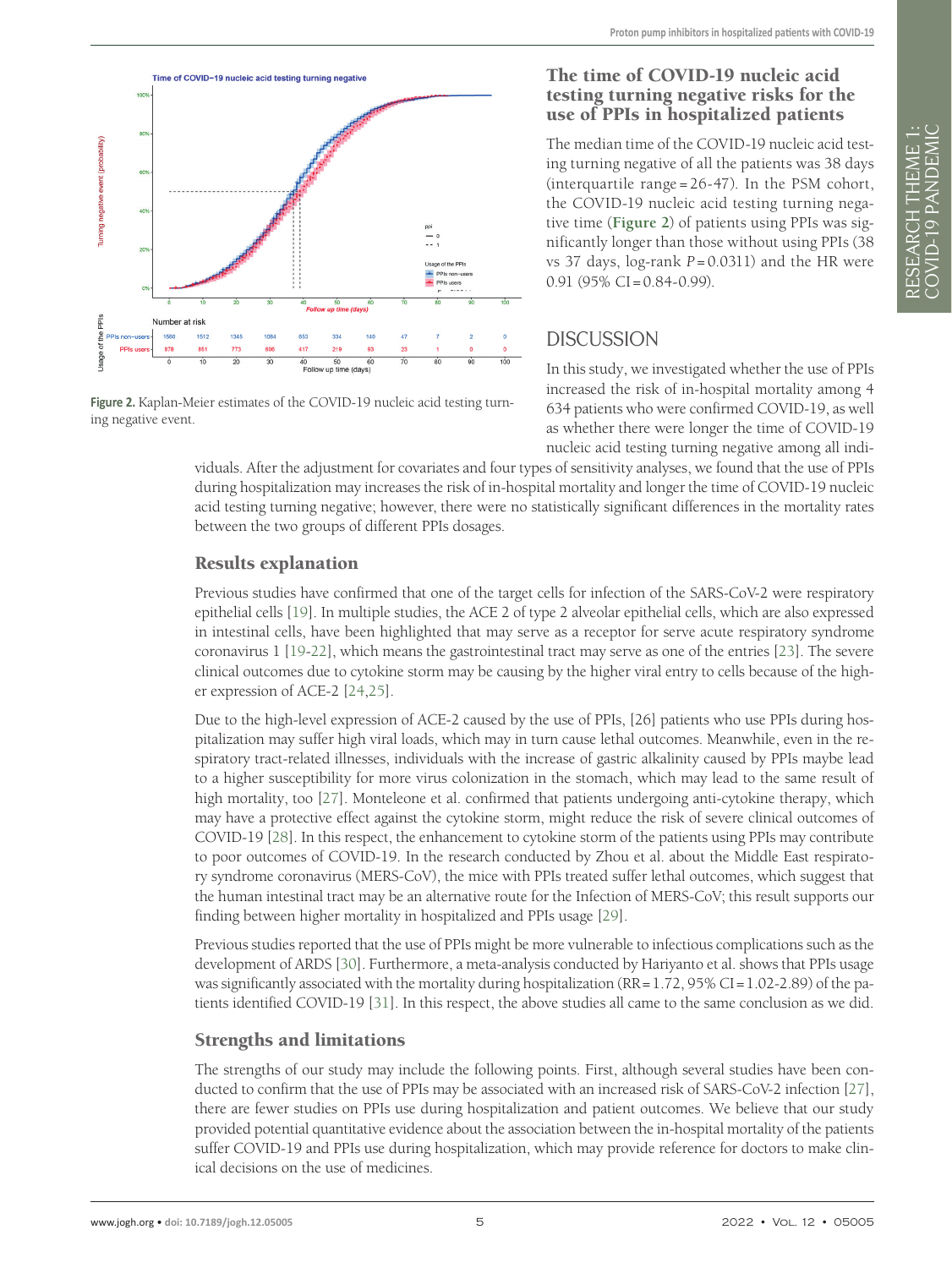Followed, as most of the current studies on the relationship between PPIs and COVID-19 are based on demographic information, this study systematically analyzed the relationship between in-hospital mortality, the time of COVID-19 nucleic acid testing turning negative, and PPIs by combining patient demographic information and various clinical indicators, providing some support for future primary research.

Lastly, being the first batch of the COVID-19-specific hospitals in the world, doctors of these two hospitals did not have an in-depth understanding of COVID-19 as a respiratory virulent infectious disease at the beginning of their treatment, which means that their experience and related results also provide a reference for future management of unexpected and unknown respiratory public health events.

However, our study has several limitations. First, due to the suddenness of the outbreak and the critical condition of most of the patients, it was difficult to ask for and obtain information about some patients, such as weight, height, chronic HIV infection, genetic polymorphisms, smoking, alcohol, and so on [\[1](#page-6-0)[,32-](#page-7-6)[35](#page-7-7)], However, our study took into account the more important influencing factors, such as the history of malignant tumor, COPD, and so on, which provide a more comprehensive assessment of the patients.

Second, as a clinically important indicator, length of stay (LOS) was not included in our study. Due to different pressures on hospitals to accept new patients at different times, some patients being able to stay in hospital until they recover and are discharged, and some patients being transferred to other hospitals for follow-up treatment, data provider believes that LOS may have had a limited role in this study. To fill this shortcoming, we compared the time of COVID-19 nucleic acid testing turning negative between two groups.

Finally, our finding of COVID-19 in-hospital mortality and PPIs usage were based on the data from the first batch of SARS-CoV-2 specialist hospitals, which means that the treatment options are not the same as the current established treatment options, especially in the use of hormonotherapy. Although we use several methods to balance this deficiency, it may still lead to bias in the estimation of the results.

In summary, though our study is rudimentary, it may offer a new way for exploring the pathogenesis and progression of COVID-19 and related diseases. Furthermore, we hope that more comprehensive studies will be conducted in the future.

# CONCLUSIONS

Notably, PPIs use in COVID-19 patients during hospitalization significantly increased in-hospital mortality, and the time of COVID-19 nucleic acid testing turning negative. However, there was no statistically significant difference in the risk of in-hospital mortality between the doses of PPIs. Given the recent massive global epidemic of COVID-19 and the widespread use of PPIs worldwide, there is an urgent need for health care professionals to revisit the use of PPIs in patients with COVID-19. We hope that this study may contribute to the treatment of patients with COVID-19 and the control of the global outbreak.

**Consent for publication:** The data of our research have been authorized by the hospital, and all patient data have been desensitized prior to acquisition.

Availability of data and materials: The data that support the findings of this study are available from Huo Shen Shan Hospital and Guang Gu District of the Maternal and Child Health Hospital of Hubei Province, but restrictions apply to the availability of these data, which were used under license for the current study, and so are not publicly available. Data are however available from the authors upon reasonable request and with permission of Huo Shen Shan Hospital and Guang Gu District of the Maternal and Child Health Hospital of Hubei Province.

Funding: This work is supported by Three-Year Action Plan for Strengthening Public Health System in Shanghai (2020- 2022) Subject Chief Scientist (GWV-10.2-XD05), Natural Science Foundation of Shanghai (19ZR1469800), and Military Key Disciplines Construction Project-03.

Authorship contributions: JH, CW and SW designed research, developed the analysis plan, and obtained the funding. ZJ and CP collated and curated all data. SW analyzed the data. All authors contributed to collect relevant literature and revise the manuscript. All authors were involved in the finalization of the manuscript and all approved the final version for submission for publication. SW, and ZJ authors contributed equally to the study. All authors read and approved the final manuscript.

**Competing interests:** The authors have completed the ICMJE Declaration of Interest form (available upon request from the corresponding authors) and declare they have no competing interests.

Additional material

<span id="page-5-0"></span>[Online Supplementary Document](https://jogh.org/documents/2022/jogh-12-05005-s001.pdf)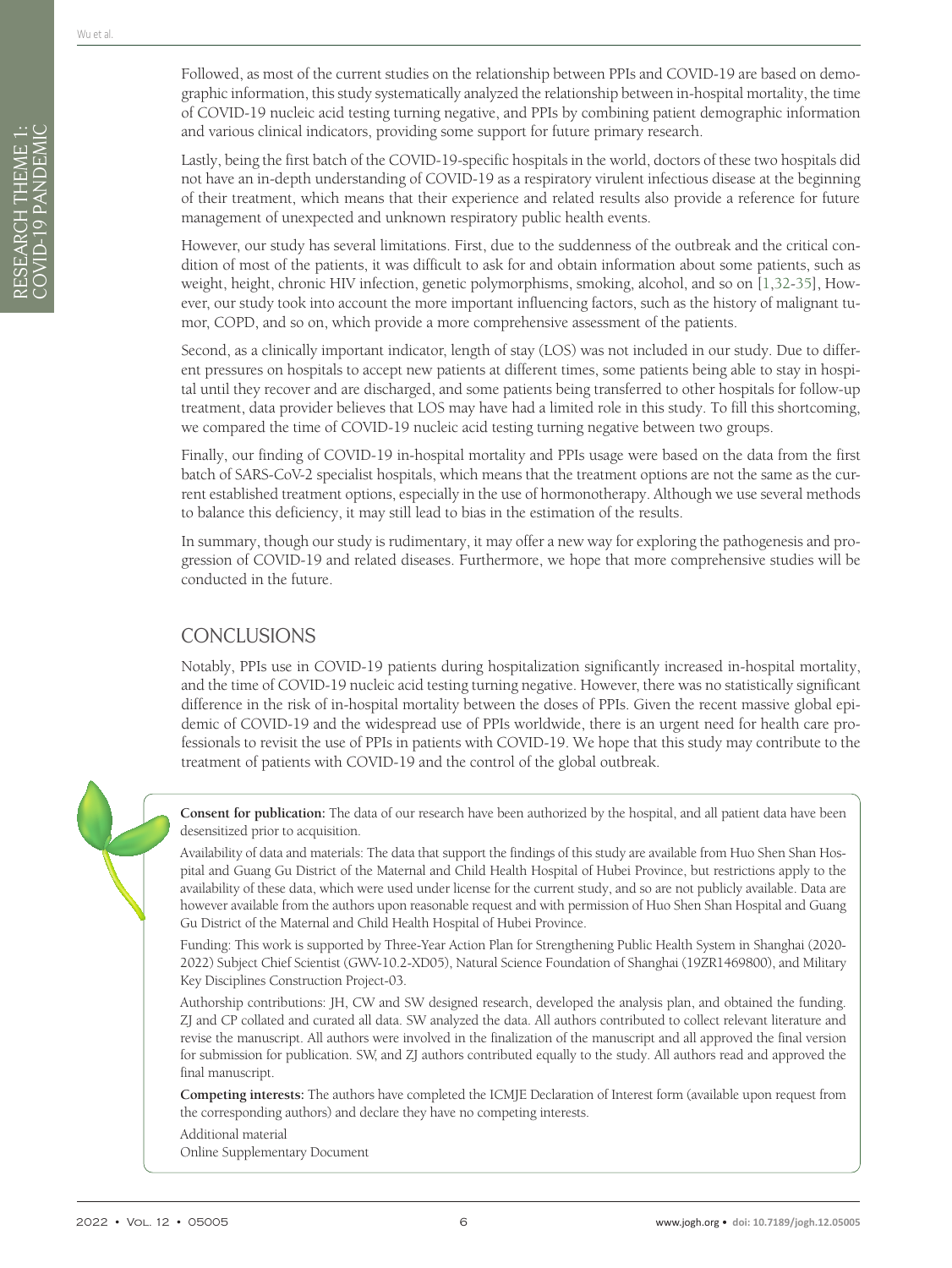- <span id="page-6-0"></span>1 Grasselli G, Zangrillo A, Zanella A, Antonelli M, Cabrini L, Castelli A, et al. Baseline Characteristics and Outcomes of 1591 Patients Infected With SARS-CoV-2 Admitted to ICUs of the Lombardy Region, Italy. JAMA. 2020;323:1574-81. [Med](https://www.ncbi.nlm.nih.gov/entrez/query.fcgi?cmd=Retrieve&db=PubMed&list_uids=32250385&dopt=Abstract)[line:32250385](https://www.ncbi.nlm.nih.gov/entrez/query.fcgi?cmd=Retrieve&db=PubMed&list_uids=32250385&dopt=Abstract) [doi:10.1001/jama.2020.5394](https://doi.org/10.1001/jama.2020.5394)
- <span id="page-6-1"></span>2 Johns Hopkins University. Johns Hopkins experts in global public health, infectious disease, and emergency preparedness have been at the forefront of the international response to COVID-19. 2021. Available: https://coronavirus.jhu.edu/. Accessed: 11 April 2021.
- <span id="page-6-2"></span>3 Rosenberg ES, Dufort EM, Udo T, Wilberschied LA, Kumar J, Tesoriero J, et al. Association of Treatment With Hydroxychloroquine or Azithromycin With In-Hospital Mortality in Patients With COVID-19 in New York State. JAMA. 2020;323:2493- 502. [Medline:32392282](https://www.ncbi.nlm.nih.gov/entrez/query.fcgi?cmd=Retrieve&db=PubMed&list_uids=32392282&dopt=Abstract) [doi:10.1001/jama.2020.8630](https://doi.org/10.1001/jama.2020.8630)
- 4 Manjaly Thomas ZR, Leuppi-Taegtmeyer A, Jamiolkowski D, Steveling-Klein E, Bellutti-Enders F, Scherer Hofmeier K, et al. Emerging treatments in COVID-19: Adverse drug reactions including drug hypersensitivities. J Allergy Clin Immunol. 2020;146:786-9. [Medline:32710973](https://www.ncbi.nlm.nih.gov/entrez/query.fcgi?cmd=Retrieve&db=PubMed&list_uids=32710973&dopt=Abstract) [doi:10.1016/j.jaci.2020.07.008](https://doi.org/10.1016/j.jaci.2020.07.008)
- 5 Feng Y, Ling Y, Bai T, Xie Y, Huang J, Li J, et al. COVID-19 with Different Severities: A Multicenter Study of Clinical Features. Am J Respir Crit Care Med. 2020;201:1380-8. [Medline:32275452](https://www.ncbi.nlm.nih.gov/entrez/query.fcgi?cmd=Retrieve&db=PubMed&list_uids=32275452&dopt=Abstract) [doi:10.1164/rccm.202002-0445OC](https://doi.org/10.1164/rccm.202002-0445OC)
- <span id="page-6-3"></span>6 Du Y, Tu L, Zhu P, Mu M, Wang R, Yang P, et al. Clinical Features of 85 Fatal Cases of COVID-19 from Wuhan. A Retrospective Observational Study. Am J Respir Crit Care Med. 2020;201:1372-9. [Medline:32242738](https://www.ncbi.nlm.nih.gov/entrez/query.fcgi?cmd=Retrieve&db=PubMed&list_uids=32242738&dopt=Abstract) [doi:10.1164/rccm.202003-0543OC](https://doi.org/10.1164/rccm.202003-0543OC)
- <span id="page-6-4"></span>7 Scarpignato C, Gatta L, Zullo A, Blandizzi C. Effective and safe proton pump inhibitor therapy in acid-related diseases - A position paper addressing benefits and potential harms of acid suppression. BMC Med. 2016;14:179. [Medline:27825371](https://www.ncbi.nlm.nih.gov/entrez/query.fcgi?cmd=Retrieve&db=PubMed&list_uids=27825371&dopt=Abstract) [doi:10.1186/s12916-016-0718-z](https://doi.org/10.1186/s12916-016-0718-z)
- <span id="page-6-17"></span><span id="page-6-16"></span><span id="page-6-15"></span><span id="page-6-14"></span><span id="page-6-13"></span><span id="page-6-12"></span><span id="page-6-11"></span><span id="page-6-10"></span><span id="page-6-9"></span><span id="page-6-8"></span><span id="page-6-7"></span><span id="page-6-6"></span><span id="page-6-5"></span>8 Schumock GT, Li EC, Suda KJ, Wiest MD, Stubbings J, Matusiak LM, et al. National trends in prescription drug expenditures and projections for 2016. Am J Health Syst Pharm. 2016;73:1058-75. [Medline:27170624](https://www.ncbi.nlm.nih.gov/entrez/query.fcgi?cmd=Retrieve&db=PubMed&list_uids=27170624&dopt=Abstract) [doi:10.2146/ajhp160205](https://doi.org/10.2146/ajhp160205)
- We can constrained the signal of the signal of the signal of the signal of the signal of the signal of the signal of the signal of the signal of the signal of the signal of the signal of the signal of the signal of the s 9 Lilly CM, Aljawadi M, Badawi O, Onukwugha E, Tom SE, Magder LS, et al. Comparative Effectiveness of Proton Pump Inhibitors vs Histamine Type 2 Receptor Blockers for Preventing Clinically Important Gastrointestinal Bleeding During Intensive Care: A Population-Based Study. Chest. 2018;154:557-66. [Medline:29856970](https://www.ncbi.nlm.nih.gov/entrez/query.fcgi?cmd=Retrieve&db=PubMed&list_uids=29856970&dopt=Abstract) [doi:10.1016/j.chest.2018.05.015](https://doi.org/10.1016/j.chest.2018.05.015)
	- 10 MacLaren R, Reynolds PM, Allen RR. Histamine-2 receptor antagonists vs proton pump inhibitors on gastrointestinal tract hemorrhage and infectious complications in the intensive care unit. JAMA Intern Med. 2014;174:564-74. [Medline:24535015](https://www.ncbi.nlm.nih.gov/entrez/query.fcgi?cmd=Retrieve&db=PubMed&list_uids=24535015&dopt=Abstract) [doi:10.1001/jamainternmed.2013.14673](https://doi.org/10.1001/jamainternmed.2013.14673)
	- 11 Kurlander JE, Rubenstein J, Richardson C, Krein S, De Vries R, Zikmund-Fisher B, et al. Physicians' Perceptions of Proton Pump Inhibitor Risks and Recommendations to Discontinue: A National Survey. Am J Gastroenterol. 2020;115:689-96. [Med](https://www.ncbi.nlm.nih.gov/entrez/query.fcgi?cmd=Retrieve&db=PubMed&list_uids=32091419&dopt=Abstract)[line:32091419](https://www.ncbi.nlm.nih.gov/entrez/query.fcgi?cmd=Retrieve&db=PubMed&list_uids=32091419&dopt=Abstract) [doi:10.14309/ajg.0000000000000558](https://doi.org/10.14309/ajg.0000000000000558)
	- 12 Wu Z, McGoogan JM. Characteristics of and Important Lessons From the Coronavirus Disease 2019 (COVID-19) Outbreak in China: Summary of a Report of 72 314 Cases From the Chinese Center for Disease Control and Prevention. JAMA. 2020;323:1239-42. [Medline:32091533](https://www.ncbi.nlm.nih.gov/entrez/query.fcgi?cmd=Retrieve&db=PubMed&list_uids=32091533&dopt=Abstract) [doi:10.1001/jama.2020.2648](https://doi.org/10.1001/jama.2020.2648)
	- 13 Grasselli G, Pesenti A, Cecconi M. Critical Care Utilization for the COVID-19 Outbreak in Lombardy, Italy: Early Experience and Forecast During an Emergency Response. JAMA. 2020;323:1545-6. [Medline:32167538](https://www.ncbi.nlm.nih.gov/entrez/query.fcgi?cmd=Retrieve&db=PubMed&list_uids=32167538&dopt=Abstract) [doi:10.1001/jama.2020.4031](https://doi.org/10.1001/jama.2020.4031)
	- 14 Yang X, Yu Y, Xu J, Shu H, Xia J, Liu H, et al. Clinical course and outcomes of critically ill patients with SARS-CoV-2 pneumonia in Wuhan, China: a single-centered, retrospective, observational study. Lancet Respir Med. 2020;8:475-81. [Medline:32105632](https://www.ncbi.nlm.nih.gov/entrez/query.fcgi?cmd=Retrieve&db=PubMed&list_uids=32105632&dopt=Abstract) [doi:10.1016/S2213-2600\(20\)30079-5](https://doi.org/10.1016/S2213-2600(20)30079-5)
	- 15 Haudebourg AF, Perier F, Tuffet S, de Prost N, Razazi K, Mekontso Dessap A, et al. Respiratory Mechanics of COVID-19- versus Non-COVID-19-associated Acute Respiratory Distress Syndrome. Am J Respir Crit Care Med. 2020;202:287-90. [Med](https://www.ncbi.nlm.nih.gov/entrez/query.fcgi?cmd=Retrieve&db=PubMed&list_uids=32479162&dopt=Abstract)[line:32479162](https://www.ncbi.nlm.nih.gov/entrez/query.fcgi?cmd=Retrieve&db=PubMed&list_uids=32479162&dopt=Abstract) [doi:10.1164/rccm.202004-1226LE](https://doi.org/10.1164/rccm.202004-1226LE)
	- 16 Goel K, Gupta T, Kolte D, Khera S, Fonarow GC, Bhatt DL, et al. Outcomes and Temporal Trends of Inpatient Percutaneous Coronary Intervention at Centers With and Without On-site Cardiac Surgery in the United States. JAMA Cardiol. 2017;2:25- 33. [Medline:27893054](https://www.ncbi.nlm.nih.gov/entrez/query.fcgi?cmd=Retrieve&db=PubMed&list_uids=27893054&dopt=Abstract) [doi:10.1001/jamacardio.2016.4188](https://doi.org/10.1001/jamacardio.2016.4188)
	- 17 Gupta T, Kolte D, Khera S, Goel K, Aronow WS, Cooper HA, et al. Management and Outcomes of ST-Segment Elevation Myocardial Infarction in US Renal Transplant Recipients. JAMA Cardiol. 2017;2:250-8. [Medline:28097322](https://www.ncbi.nlm.nih.gov/entrez/query.fcgi?cmd=Retrieve&db=PubMed&list_uids=28097322&dopt=Abstract) [doi:10.1001/jamacar](https://doi.org/10.1001/jamacardio.2016.5131)[dio.2016.5131](https://doi.org/10.1001/jamacardio.2016.5131)
	- 18 Woo A, Lee SW, Koh HY, Kim MA, Han MY, Yon DK. Incidence of cancer after asthma development: 2 independent population-based cohort studies. J Allergy Clin Immunol. 2021;147:135-43. [Medline:32417133](https://www.ncbi.nlm.nih.gov/entrez/query.fcgi?cmd=Retrieve&db=PubMed&list_uids=32417133&dopt=Abstract) [doi:10.1016/j.jaci.2020.04.041](https://doi.org/10.1016/j.jaci.2020.04.041)
	- 19 Arendse LB, Danser AHJ, Poglitsch M, Touyz RM, Burnett JC Jr, Llorens-Cortes C, et al. Novel Therapeutic Approaches Targeting the Renin-Angiotensin System and Associated Peptides in Hypertension and Heart Failure. Pharmacol Rev. 2019;71:539- 70. [Medline:31537750](https://www.ncbi.nlm.nih.gov/entrez/query.fcgi?cmd=Retrieve&db=PubMed&list_uids=31537750&dopt=Abstract) [doi:10.1124/pr.118.017129](https://doi.org/10.1124/pr.118.017129)
	- 20 Effenberger M, Grabherr F, Mayr L, Schwaerzler J, Nairz M, Seifert M, et al. Faecal calprotectin indicates intestinal inflammation in COVID-19. Gut. 2020;69:1543-4. [Medline:32312790](https://www.ncbi.nlm.nih.gov/entrez/query.fcgi?cmd=Retrieve&db=PubMed&list_uids=32312790&dopt=Abstract) [doi:10.1136/gutjnl-2020-321388](https://doi.org/10.1136/gutjnl-2020-321388)
	- 21 Lipworth B, Kuo CR, Lipworth S, Chan R. Inhaled Corticosteroids and COVID-19. Am J Respir Crit Care Med. 2020;202:899- 900. [Medline:32668178](https://www.ncbi.nlm.nih.gov/entrez/query.fcgi?cmd=Retrieve&db=PubMed&list_uids=32668178&dopt=Abstract) [doi:10.1164/rccm.202005-2000LE](https://doi.org/10.1164/rccm.202005-2000LE)
	- 22 Zhang H, Rostami MR, Leopold PL, Mezey JG, O'Beirne SL, Strulovici-Barel Y, et al. Expression of the SARS-CoV-2 ACE2 Receptor in the Human Airway Epithelium. Am J Respir Crit Care Med. 2020;202:219-29. [Medline:32432483](https://www.ncbi.nlm.nih.gov/entrez/query.fcgi?cmd=Retrieve&db=PubMed&list_uids=32432483&dopt=Abstract) [doi:10.1164/rc](https://doi.org/10.1164/rccm.202003-0541OC)[cm.202003-0541OC](https://doi.org/10.1164/rccm.202003-0541OC)
	- 23 Lin L, Jiang X, Zhang Z, Huang S, Zhang Z, Fang Z, et al. Gastrointestinal symptoms of 95 cases with SARS-CoV-2 infection. Gut. 2020;69:997-1001. [Medline:32241899](https://www.ncbi.nlm.nih.gov/entrez/query.fcgi?cmd=Retrieve&db=PubMed&list_uids=32241899&dopt=Abstract) [doi:10.1136/gutjnl-2020-321013](https://doi.org/10.1136/gutjnl-2020-321013)
	- 24 Hoffmann M, Kleine-Weber H, Schroeder S, Krüger N, Herrler T, Erichsen S, et al. SARS-CoV-2 Cell Entry Depends on ACE2 and TMPRSS2 and Is Blocked by a Clinically Proven Protease Inhibitor. Cell. 2020;181:271-80.e8. [Medline:32142651](https://www.ncbi.nlm.nih.gov/entrez/query.fcgi?cmd=Retrieve&db=PubMed&list_uids=32142651&dopt=Abstract) [doi:10.1016/j.cell.2020.02.052](https://doi.org/10.1016/j.cell.2020.02.052)